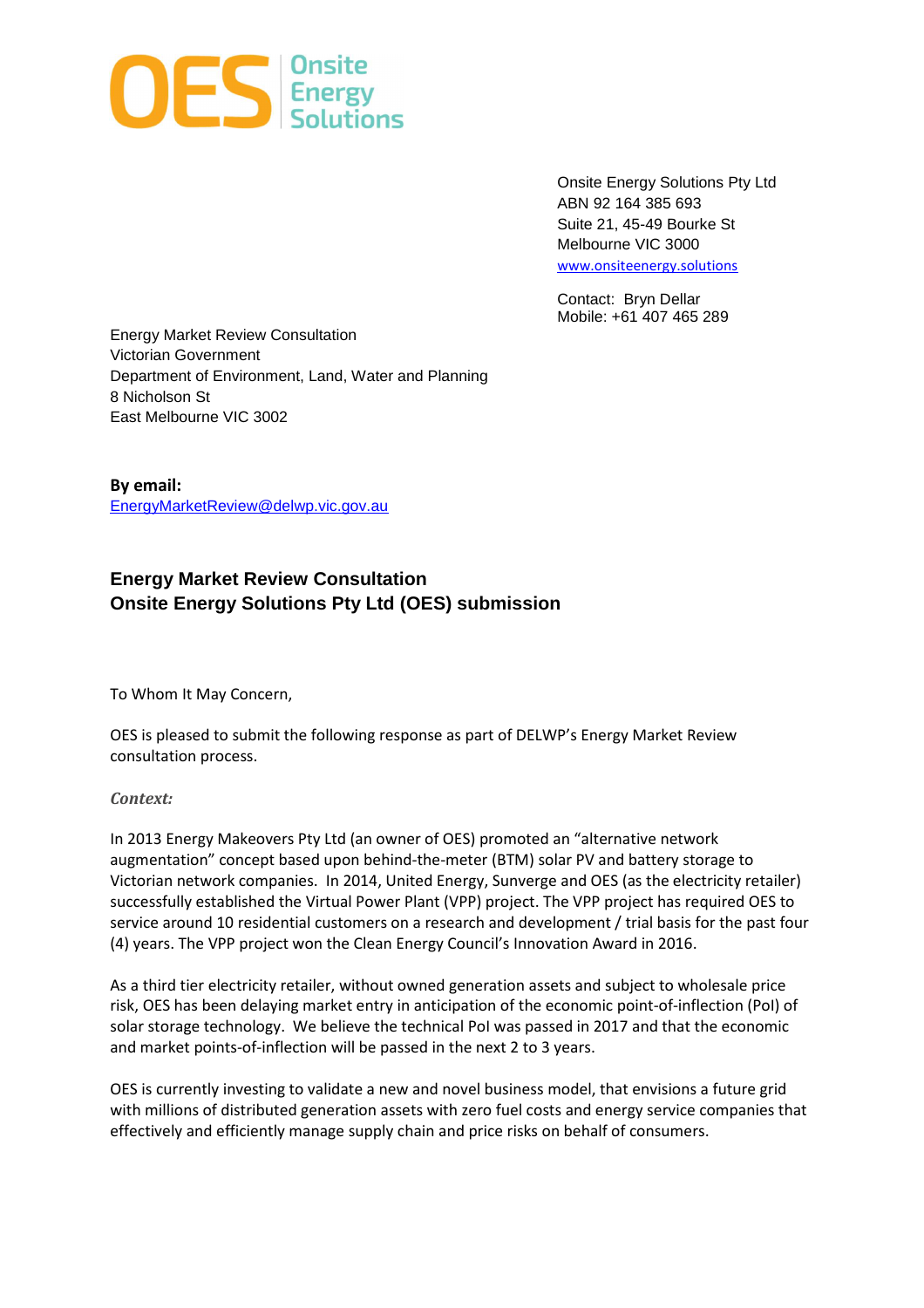

*Questions for consideration (with OES responses) in italics:* 

**1. Are there any specific considerations the Government should be aware of if standing offer contracts were to be replaced with a regulated BSO?** 

*Difficult to comment as would depend on the nature and structure of any regulated BSO.* 

**2. Would the services and service standards associated with a regulated BSO be the same as those existing under the standing offer terms and conditions?** 

*We assume the services and service standards associated with a regulated BSO be the same as those existing under the standing offer terms and conditions, however, difficult to comment as would depend on the nature and structure of any regulated BSO.*

**3. Would a BSO based on a 'flat tariff' apply to general usage only or should it incorporate controlled load and/or solar tariffs (as is the case for standing offers)? What are the benefits and challenges associated with different approaches?** 

*In the event that a regulated BSO is implemented, retailers should be permitted the option of structuring their BSO prices to take into account the impact of the installation of any onsite solar PV and / or battery storage systems.* 

*In OES' view there will be a rapidly growing uptake of solar storage solutions in the residential and small business sectors, as consumers realise that they can produce clean, reliable, onsite, BTM electricity at a lower cost than electricity imports from the grid.* 

#### **4. What other principles should the ESC consider in setting the BSO maximum regulated price profile? Should these principles differ between a BSO for electricity and a BSO for gas, residential and small business customers?**

*OES' business model is specifically designed to minimise grid imports, through the use of onsite BTM solar storage solutions.* 

*It is not OES' intention to target/acquire customers who wish to source their electricity solely from the grid. Therefore, we request that OES not be required to offer a BSO that is based solely upon grid imports.* 

*With respect to gas supply, OES does not intend to offer gas, since gas supplies are fossil fuels with carbon emissions attached. Offering fossil fuels is counter to OES' objective of working to assist in the achievement of net zero emissions by 2050 (as required by Victorian law). We believe that the Victorian government should offer incentives to consumers to switch gas appliances to efficient electric appliances as soon as practicable.*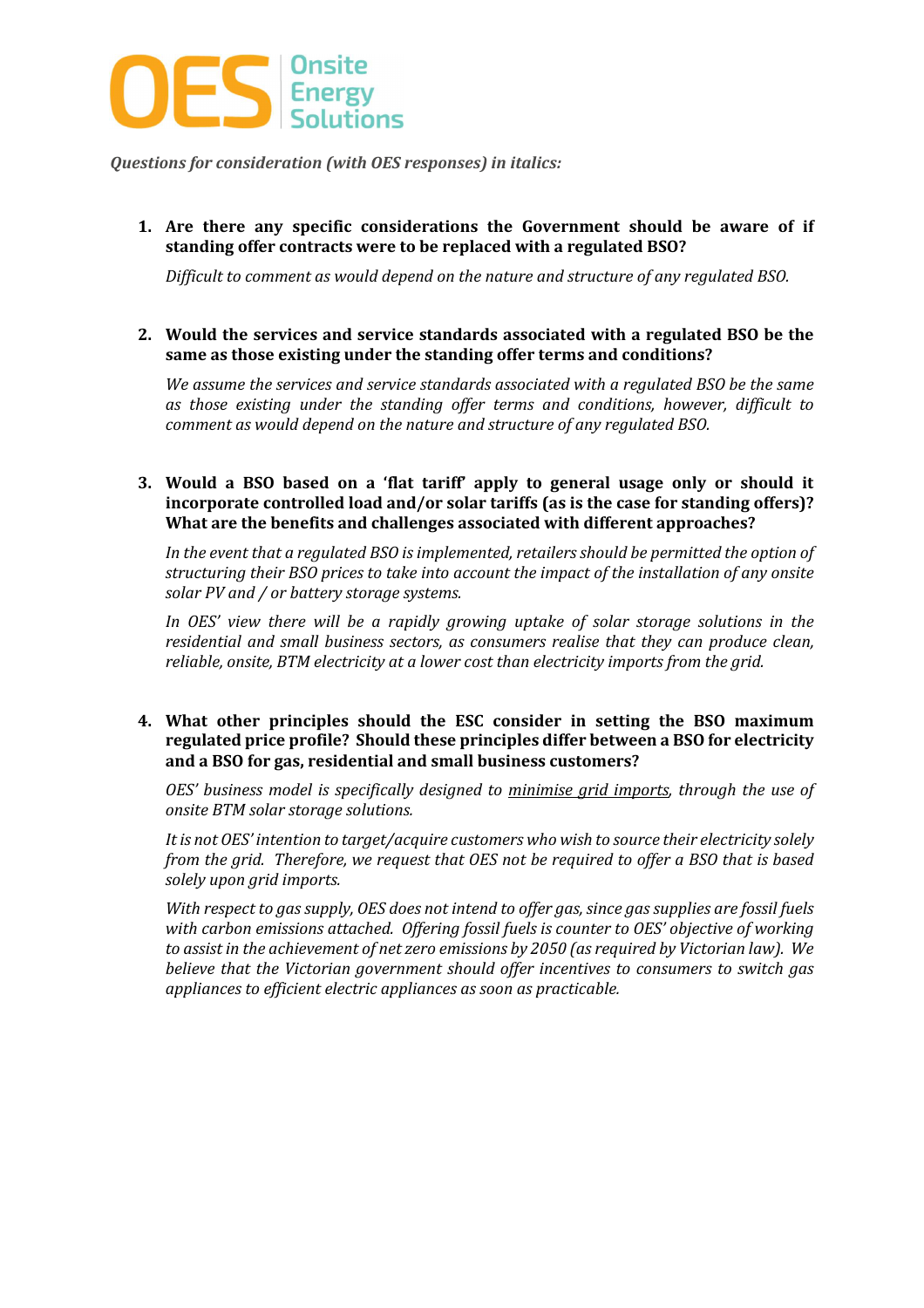

**5. Are there alternatives for setting the BSO maximum regulated price profile? For example, should the ESC 'simply' set a BSO tariff or a specific tariff structure that must be applied by retailers?** 

*We believe alternative BSO price structures should be permitted, as required, to ensure that obstacles are not inadvertently created that would hinder the emergence of new innovative retail business models.* 

*Please refer to Q7 for OES' suggestions for an alternative to direct retail price regulation, as proposed by the BSO.* 

**6. What are the likely effects of a regulated BSO, as described above, on the energy markets (electricity and gas wholesale, distribution and retail markets, and residential and small business customers)?** 

*There may be "unintended consequences". For example, an existing low income consumer who has actively sought out the lowest possible available market tariff may need to pay more in the future as more affluent consumers pay less as a result of taking up BSO offers.*

**7. Are there any alternative design options for price regulation (to those outlined above) that would achieve the Review's intended outcomes?** 

*As an alternative to retail price regulation/BSO it may be possible to improve retail competition, and remove the need for the introduction of a regulated BSO, through adoption of some or all of the following regulatory actions:*

- *a. Proposed new generation measures:* 
	- *i. In 2003, AGL (a retailer) proposed to buy the Loy Yang generation business. The ACCC rejected the undertakings offered by AGL's consortium, publicly stating that it believed that the acquisition would lead to a less competitive and less efficient market structure, resulting in higher prices and increased barriers to entry. The ACCC said this would lead to other industry participants vertically integrating (the so-called 'bandwagon' effect), which would in turn result in a decrease in the availability of hedge contracts and increase barriers to entry at both the generation and retail levels of the market.*
	- *ii. OES considers that the ACCC "got it right" in 2003 and that large scale grid generation assets should now be "ring fenced" from Tier 1 and (potentially) Tier 2 "gentailers" to create a more level playing field for Tier 3 retailers seeking competitive wholesale price contracts (to enable effective financial management of spot price volatility).*
- b. *Network measures:* 
	- i. *In order to provide price certainty to retailers, networks should be required to offer a five (5) year, fixed (\$/month) network tariff option to retailers in all parts of their networks; this will provide an opportunity for innovative retailers to offer a new generation of retail tariffs.*
	- ii. *The AER should reassess the opportunity to write down the value of network assets to reflect their real economic value (if lower than book value) prior to calculation of fixed tariff option (sought above); this would benefit consumers through provision of lower network prices.*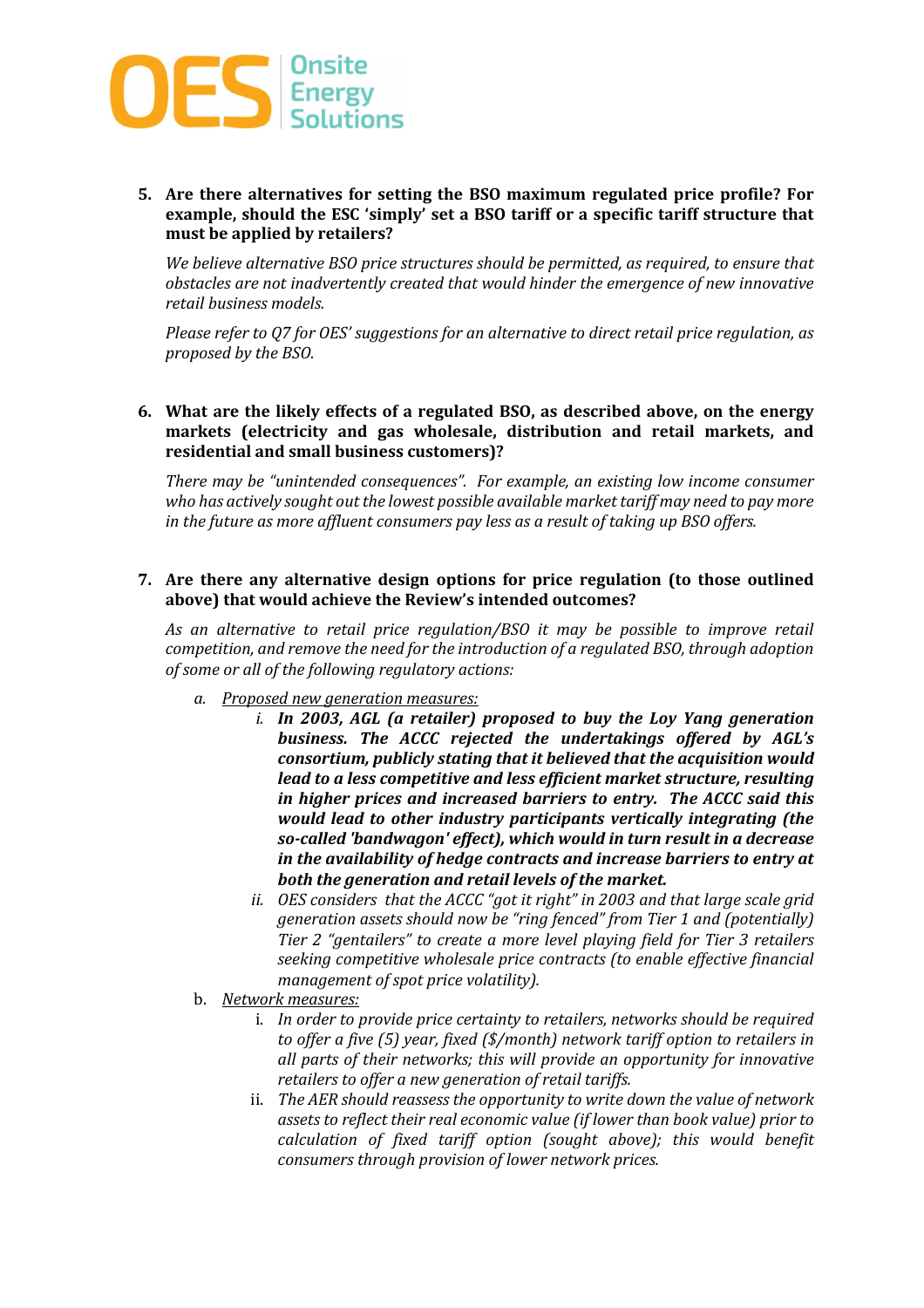

## **8. How should the potential benefits and effects of a regulated BSO be assessed following implementation?**

*Quantitative assessment: Victorian government should use its legislative powers to gather historical price data from retailers to determine retail price trends to confirm that the introduction of any regulatory reforms is having the desired effect of reducing consumer prices and (increasingly) grid consumption where economic to do so.* 

*Qualitative assessment: Commission customer surveys to determine whether customers perceive that they have benefited from the introduction of any new price regulation (for example, it is expected that Energy Consumers Australia would be competent for this purpose).* 

# **9. How should a regulated BSO be incorporated into Victoria's energy sector regulatory framework?**

*No comment.* 

#### **10. Are there alternatives to introducing a regulated BSO and revoking standing offers?**

*A preferred alternative to introducing a regulated BSO would be to implement additional generation, transmission and distribution regulatory measures to facilitate greater retail market competition (refer Q7 response, above, for details).* 

*In particular, OES believes that any regulatory action taken to improve access to competitive wholesale price hedging contracts for Tier 3 retailers would help to enable a wave of latent Tier 3 retailer innovation that would benefit consumers.* 

## **a. How would these alternatives achieve the objective and principles set by the Review?**

*OES believes that increased market competition will lead to lower prices and new innovative offers potentially removing the need for BSO offers to be introduced.*

#### **b. How would these alternatives affect other Review recommendations?**

*OES believes that increased market competition would facilitate many of the Review recommendations.*

## **c. What would be the likely effect of these alternatives on Victoria's energy sector and energy consumers?**

*OES believes that increased market competition will lead to lower prices and new innovative offers potentially removing the need for BSO offers to be introduced.*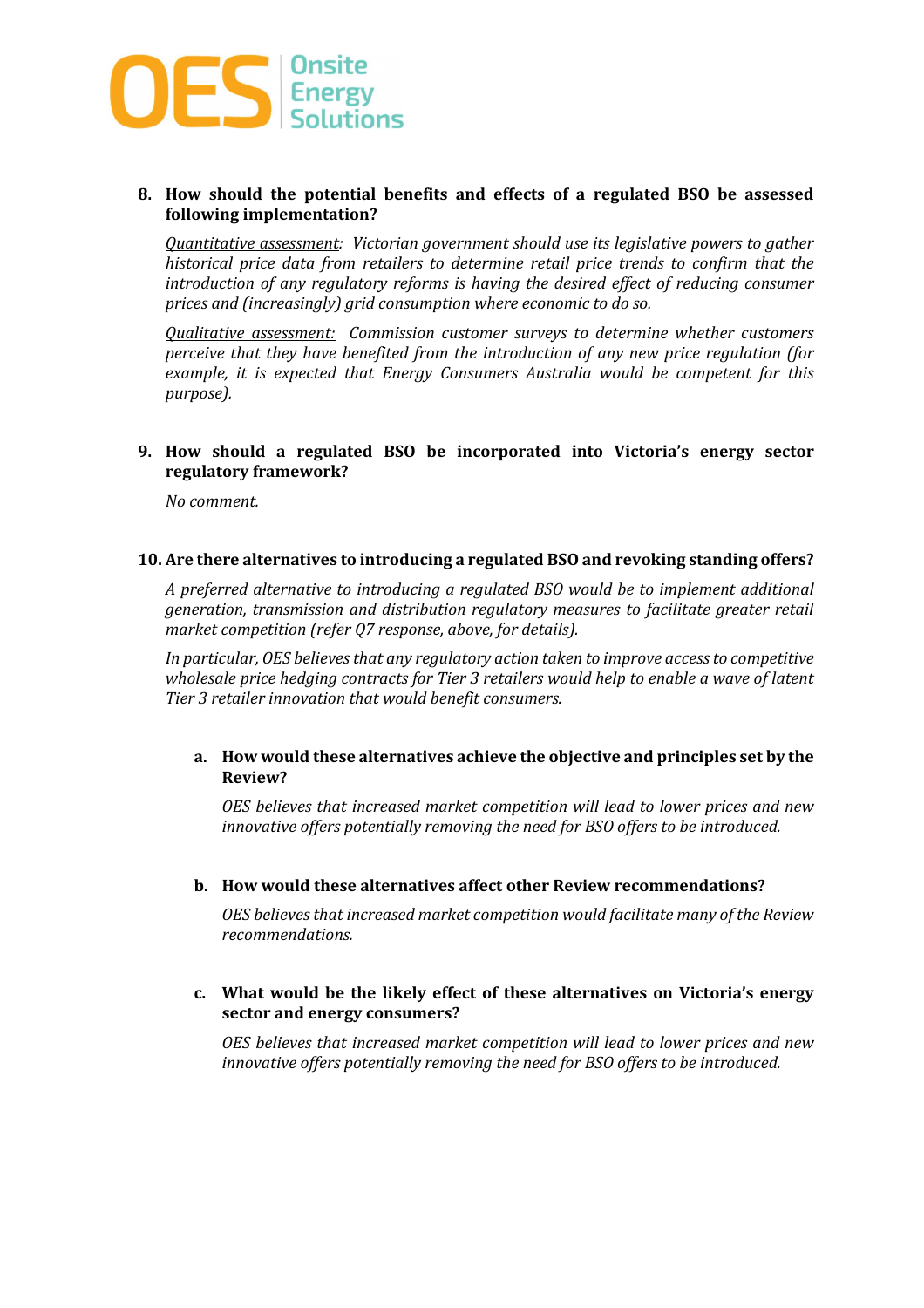

**d. Would these alternative approaches cause any distortions or inequities between different groups of customers?** 

*OES believes that increased market competition would have the effect of reducing distortions or inequities between different groups of customers.* 

**11. Are there any specific considerations of which the Government should be aware of if the reserve power to regulate prices was strengthened? What should be the trigger for regulation and when or under what circumstances should the regulated price requirement end?** 

*No comment.* 

- **12. What is the most appropriate approach to implementing Recommendations 4A to 4E?** 
	- *a. Recommendation 4A:* **Require retailers to commit to fix any prices they are offering for a minimum of 12 months. During this period, the market contract prices cannot change. Retailers may request an exemption from the ESC to address unforeseen changes in the network costs.**

*OES believes that fixing prices for a minimum of 12 months should be achievable in a properly functioning competitive retail market that encourages innovation and eliminates barriers to entry for Tier 3 retailers.* 

*b. Recommendation 4B: Require retailers to clearly disclose to customers the length of time any offered prices will be available without change.* 

*OES believes that this should be achievable in a properly functioning competitive retail market.* 

*c. Recommendation 4C: Require retailers to roll customers onto the nearest matching, generally available offer at the end of a contract or benefit period, unless the customer opts for another offer.* 

*OES believes that this should be achievable in a properly functioning competitive retail market.*

*d. Recommendation 4D: Any conditional discount or other benefit offered for paying on-time or on-line billing should be evergreen. Customers should not lose the discount or other benefit when the contract ends.* 

*OES believes that this should be achievable in a properly functioning competitive retail market.* 

**e.** *Recommendation 4E: Costs incurred by customers for failing to meet offer conditions are to be capped and not be higher than the reasonable cost to the retailer.*

*OES believes that this should be achievable in a properly functioning competitive retail market.*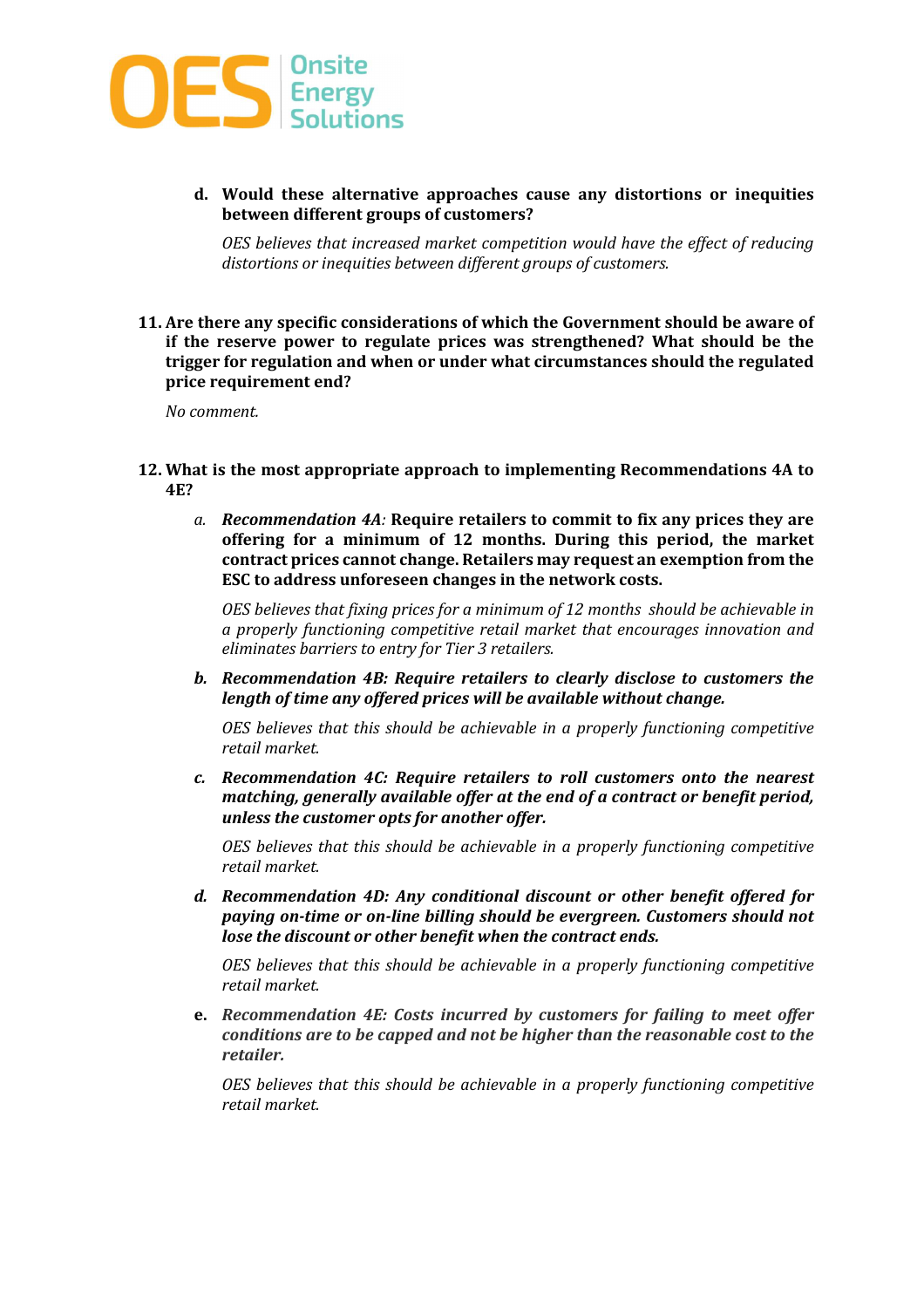

# **13. How can these recommendations for Recommendations 4A to 4E be implemented in a timely manner?**

*OES believes that the best strategy would be to expedite regulatory measures to remove barriers to entry for Tier 3 electricity retailers. OES believes this would facilitate a new wave of innovation that would deliver solutions for Recommendations 4A to 4E.* 

#### **14. What are the barriers to consumers and authorised third parties' ability to easily access smart meter data?**

*OES supports the consumer data rights initiative as described and outlined in the following document links:* 

https://static.treasury.gov.au/uploads/sites/1/2018/02/180208-CDR-Fact-Sheet-1.pdf

http://energyconsumersaustralia.com.au/wp-content/uploads/Consumer-Access-to-Energy-Data-Response-to-Government-Consultation.pdf

*There is a demonstrated urgent need to improve and "make easy" consumers' ability to assign their data rights to third parties.*

*From OES' perspective, as a retailer, we believe the "Energy Data Hub" project scope should include the requirement that AEMO provide individual weekly consumer settlement data (by NMI) to electricity retailers. Currently AEMO provides only an aggregate debit or credit for all NMIs for weekly market settlement.* 

## **15. What further assistance and support programs should government consider in responding to the recommendations?**

*Further consultation is needed.* 

## **16. Are there specific recommendations or initiatives that should be prioritised due to the benefits they could elicit for low-income and vulnerable consumers?**

*The Victorian government should consider purchasing solar storage (where appropriate) for all government owned low income housing. The solar storage assets would become an integral part of the government's housing asset. These dwellings because of their ability to generate and store their own power would have very low energy bills compared to homes without solar storage attached. This would lessen the "hardship problem". The cost of the solar storage systems would be offset by reductions in social services budget charges (eg. health and law and order).* 

## **17. Are there specific groups of consumers that should be considered in addition to lowincome, vulnerable and concession card consumers?**

*No comment.* 

**18. Are there specific single buyer or group purchasing models that would provide beneficial outcomes for vulnerable customers or concession cardholders?**